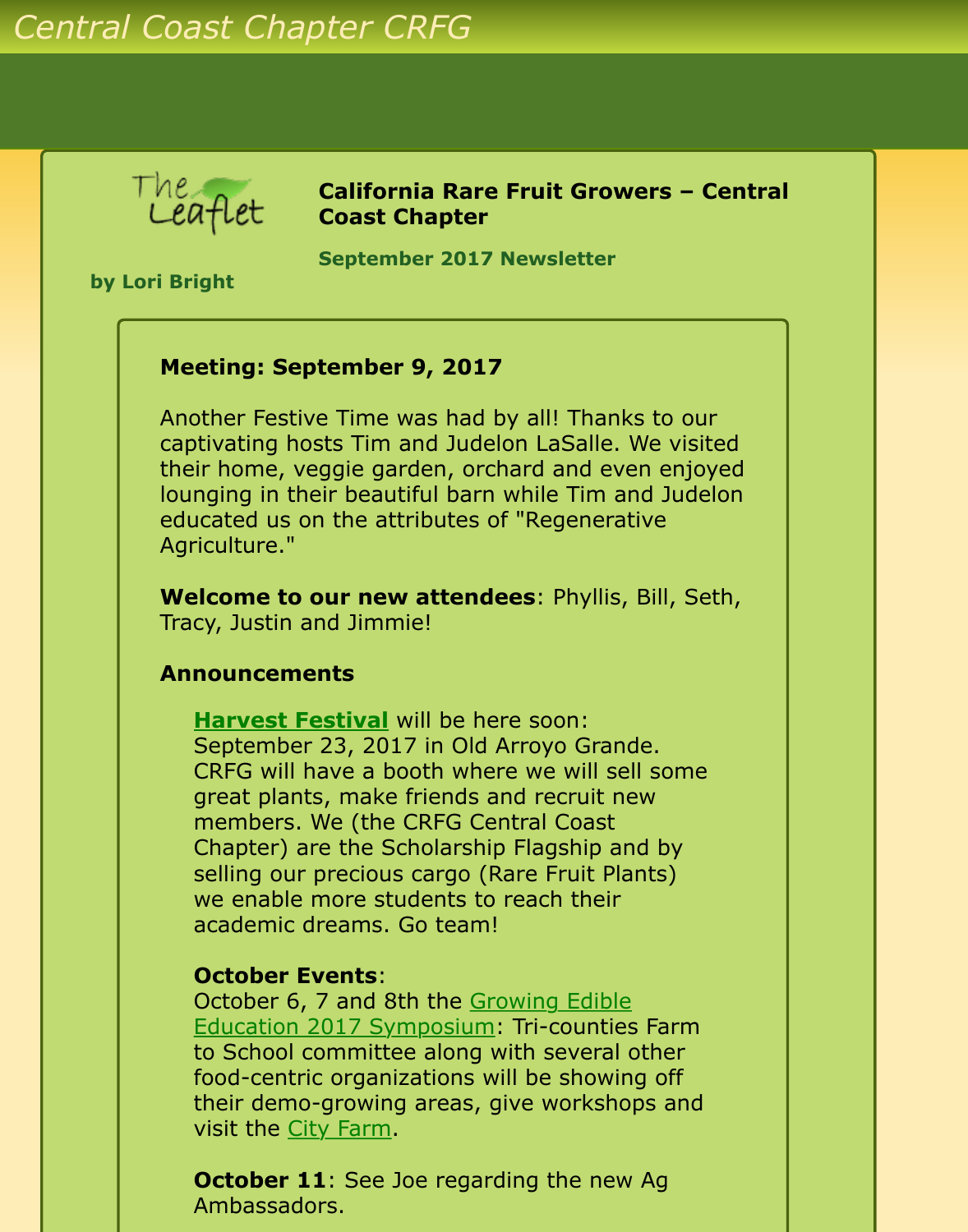**October 14:** Our next meeting will be held at the SLO Botanical Gardens.

For all of you that are willing, we would love to have a 6 minute lesson on your Favorite Rare Fruit and how to grow it. Contact Joe.

Nell Wade has asked that we hold onto any bags (like Starbucks bags) that we can use for root stock at the Scion Exchange (Saturday, February 17, 2018). Please set these aside as Nell will collect them closer to our Scion Exchange date.

## **Tim and Judelon LaSalle: A New Paradigm for Soil Health**



*Tim talks to us about compost as we stand on the dried remnants of the land cover crops he grew last winter and laid down with a device he borrowed from his neighbor: three water heaters soldered together!*

Tim has provided us with both his PowerPoint presentation and additional notes:

- 1. [LaSalle PowerPoint Presentation](http://www.crfg-central.org/Newsletters/2017/Sep/LaSallesPresentationFromSept2017Mtg.pptx) (41 MB)
- 2. [LaSalle Notes](http://www.crfg-central.org/Newsletters/2017/Sep/TimLaSallesNotesFromSept2017Mtg.docx) (334KB Word document)
- 3. [Can American soil be brought back to life?](http://www.politico.com/agenda/story/2017/09/13/soil-health-agriculture-trend-usda-000513) (article)

Judelon introduced us to the theory of Biodynamics as well as some Biodynamic Preparations. One she is particularly fond of is a combination of cow manure, ground pillow basalt and egg shells. Judelon also